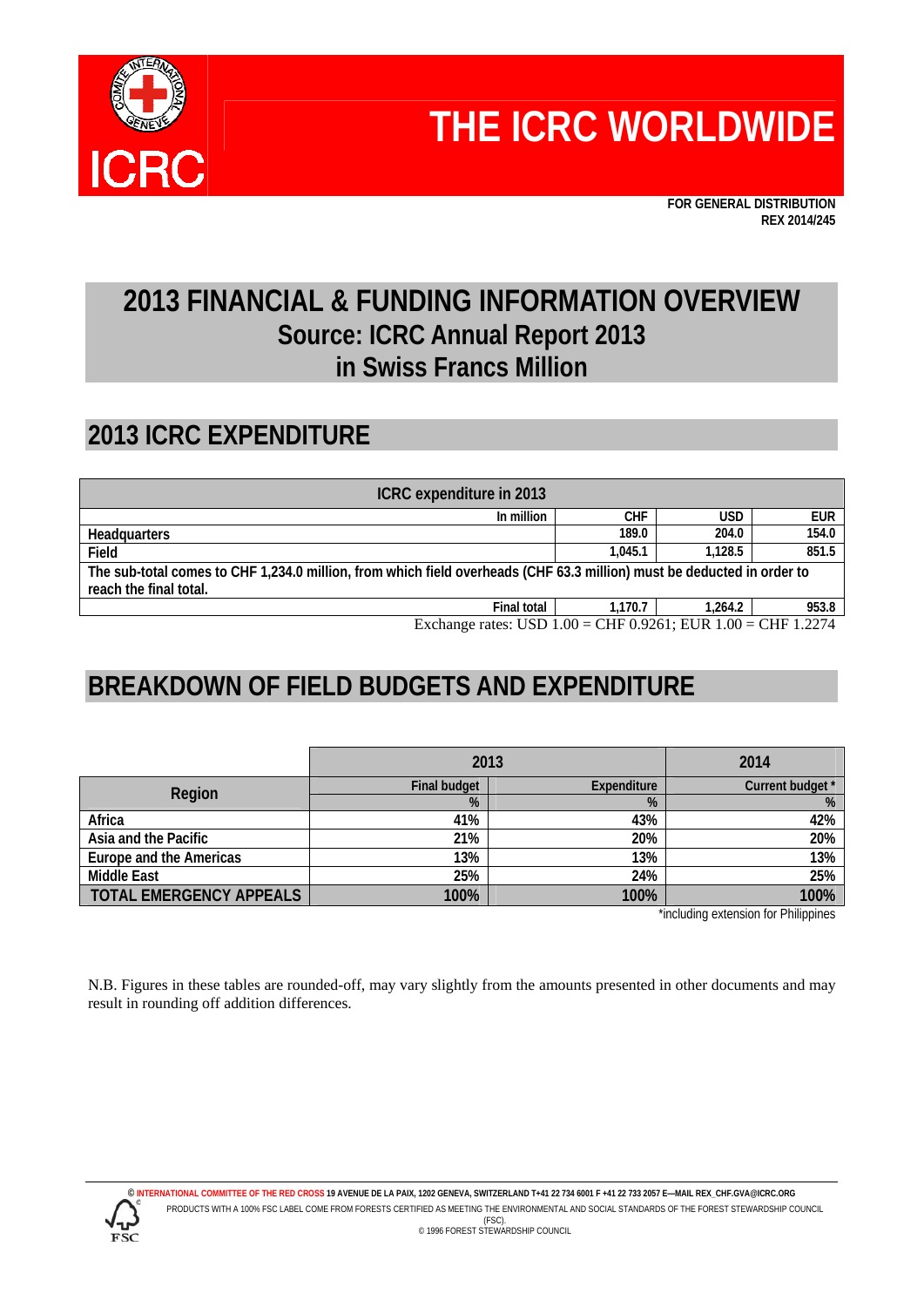#### **EMERGENCY APPEALS 2013 – TOP TEN EXPENDITURE OPERATIONS**

|    |                                     | 2013                                                |             |                                   | 2014                  |
|----|-------------------------------------|-----------------------------------------------------|-------------|-----------------------------------|-----------------------|
|    | <b>Delegations</b>                  | <b>Final budget</b><br>(incl. Budget<br>extensions) | Expenditure | % over total field<br>expenditure | <b>Current budget</b> |
|    | Syrian Arab Republic                | 101                                                 | 81          | 8%                                | 105                   |
| 2  | Afghanistan                         | 87                                                  | 77          | 7%                                | 82                    |
|    | Niamey (regional) **                | 77                                                  | 73          | 7%                                | 58                    |
| 4  | Congo, Democratic Republic of the   | 69                                                  | 65          | 6%                                | 70                    |
| 5  | Somalia                             | 66                                                  | 64          | 6%                                | 68                    |
| 6  | Iraq                                | 67                                                  | 56          | 6%                                | 60                    |
|    | South Sudan                         | 57                                                  | 54          | 5%                                | 64                    |
| 8  | Philippines                         | 58                                                  | 51          | 5%                                | 37                    |
| 9  | Israel and the Occupied Territories | 47                                                  | 44          | 4%                                | 44                    |
| 10 | Sudan                               | 39                                                  | 36          | 4%                                | 39                    |
|    | TOTAL                               | 666                                                 | 601         | 58%                               | 628                   |

In Swiss Francs Million

\* including extension for Philippines

\*\*Niamey (regional) is closed in 2014; Mali and Niger exist separately

N.B. Figures in these tables are rounded-off, may vary slightly from the amounts presented in other documents and may result in rounding off addition differences.

### **20 MAJOR DONORS IN 2013**